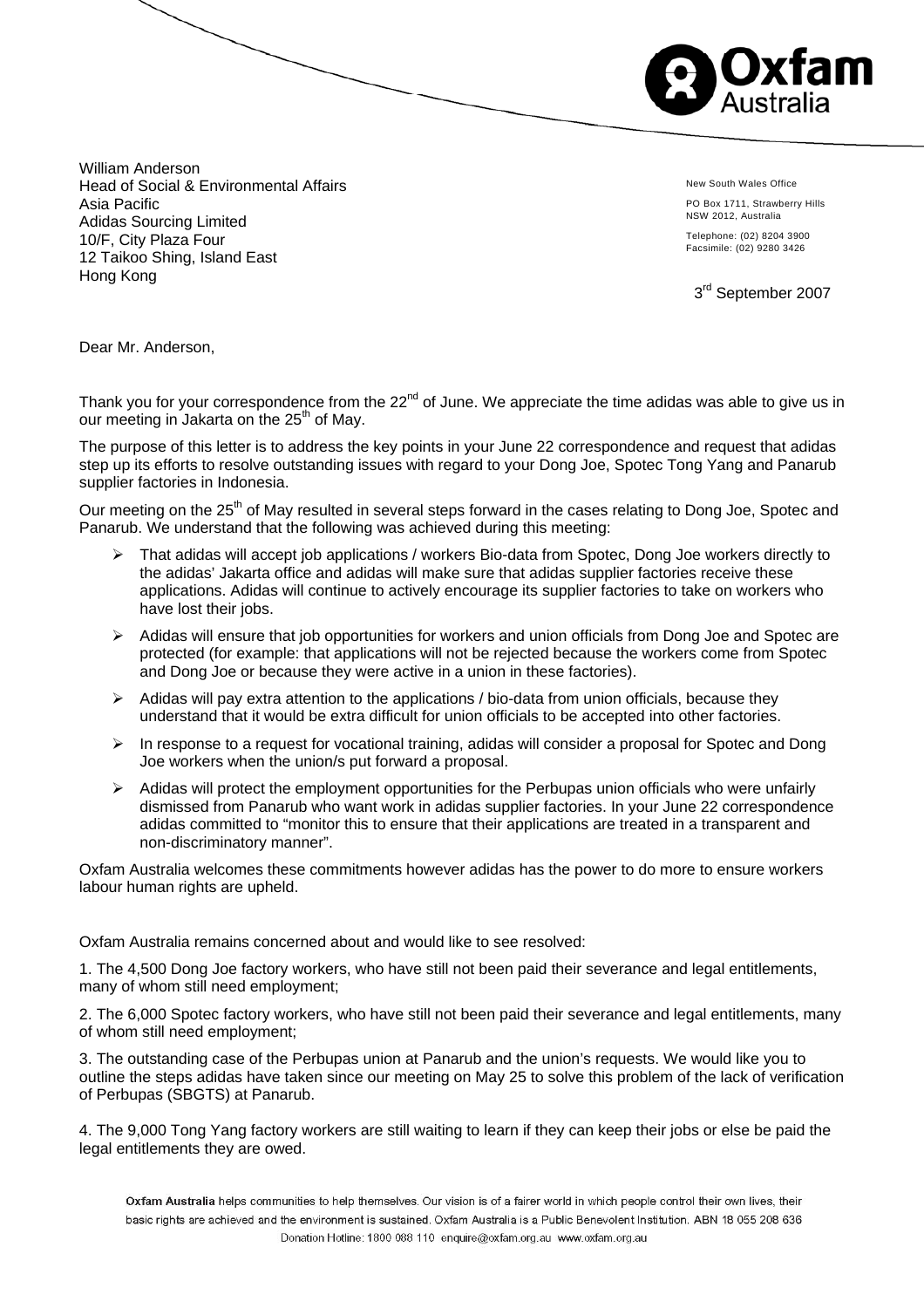## **1. The Dong Joe factory workers, who are still lacking their entitlements and need employment**

We are concerned adidias' buying practices contributed to instability in this factory. It is our understanding that in mid 2006 adidas/Reebok placed a large order into PT Dong Joe. The factory only had capacity for 400,000 pairs per month, which was made known to adidas at the time. This large order stretched the existing capacity of the factory and incurred increased production costs for the management, which resulted in the hiring of new staff and long hours of overtime work for existing workers. We understand that existing staff at Dong Joe worked up to 19 hours in per shift to fill this expanded order from adidas/Reebok.

In addition this, we understand that adidas/Reebok also required the Dong Joe factory to pay more than \$11,000 USD to carry out lean training during this busy time.

We believe the lean production training combined with the pressure to fill an order beyond the capacity of the factory, both required by adidas contributed to creating chaos in the Dong Joe factory.

Despite Dong Joe's bankruptcy being overturned, the workers have been left in the lurch, having still received no severance, back pay or their other entitlements owed to them.

We understand, from documentation provided to us, that adidas/Reebok owes Dong Joe an outstanding amount of more than \$85,000 USD for shoes that were made for adidas/Reebok.

We also know adidas is also concerned about these issues and we urge you to take concrete positive action to resolve them. We also urge continued action by adidas to reform your purchasing practices so they don't undermine workers trade union rights.

We note recent reports (Bloomberg, 8 August) indicate that Adidas has seen a 27 percent rise in profit since the purchase of Reebok International Ltd and that this widening profit margin has been attributed by adidas to your company's ability to demand price cuts from your suppliers.

Oxfam Australia believes that adidas' purchasing practices were inappropriate in Dong Joe case. Additionally adidas has a financial responsible to the workers, who have been producing for Reebok/adidas for sixteen years and who have suffered as a result of this collapse.

Oxfam Australia recommends adidas resolves this situation by:

Enabling PT Dong Joe to re-open

- Enable PT Dong Joe to re-open
- If re-opening is not possible, then adidas should create a fund for the workers to receive the entitlements owed to them (supporting workers could include paying the outstanding debt adidas/Reebok owes to current Dong Joe administration, so that they can pay the workers).

Supporting the reemployment of workers

• If re-opening is not possible, ensure that all PT Dong Joe workers who want jobs at other adidas suppliers are given every opportunity to gain such employment. In Oxfam Australia's meeting with Adidas on the  $25<sup>th</sup>$  of May in Jakarta, adidas suggested that ex-Dong Joe workers should send their Bio-data (Curriculum Vitae) straight to the adidas Jakarta office and this that this information would then be sent directly to adidas suppliers in Indonesia.

In your June 22 correspondence you refer to a job placement programme that is being monitored by your staff. Can you tell us how many workers have been successfully reemployed, to date, as a result of this programme?

#### **2. The Spotec factory workers, who are still lacking their entitlements and need reemployment**

Spotec workers continue to be without their entitlements and many are without employment.

Oxfam Australia recommends adidas resolves this situation by:

#### Ensuring Ex-Spotec workers receive employment with PT Garda/Cing Lung Indonesia

• We understand PT Spotec has been bought at auction by Taiwanese investors that adidas has a close relationship with and that the new factory presently goes under two names – Pt Garda and Cing Lung Indonesia. We very much welcome the news by adidas that they will be placing into PT Garda/ Cing Lung Indonesia and that adidas will also ensure ex Spotec workers are given preference in hiring at Pt Garda/Cing Lung Indonesia. Oxfam Australia expects ex Spotec workers will be re employed in the first hiring and we will be in touch soon with a suggested process for the rehiring.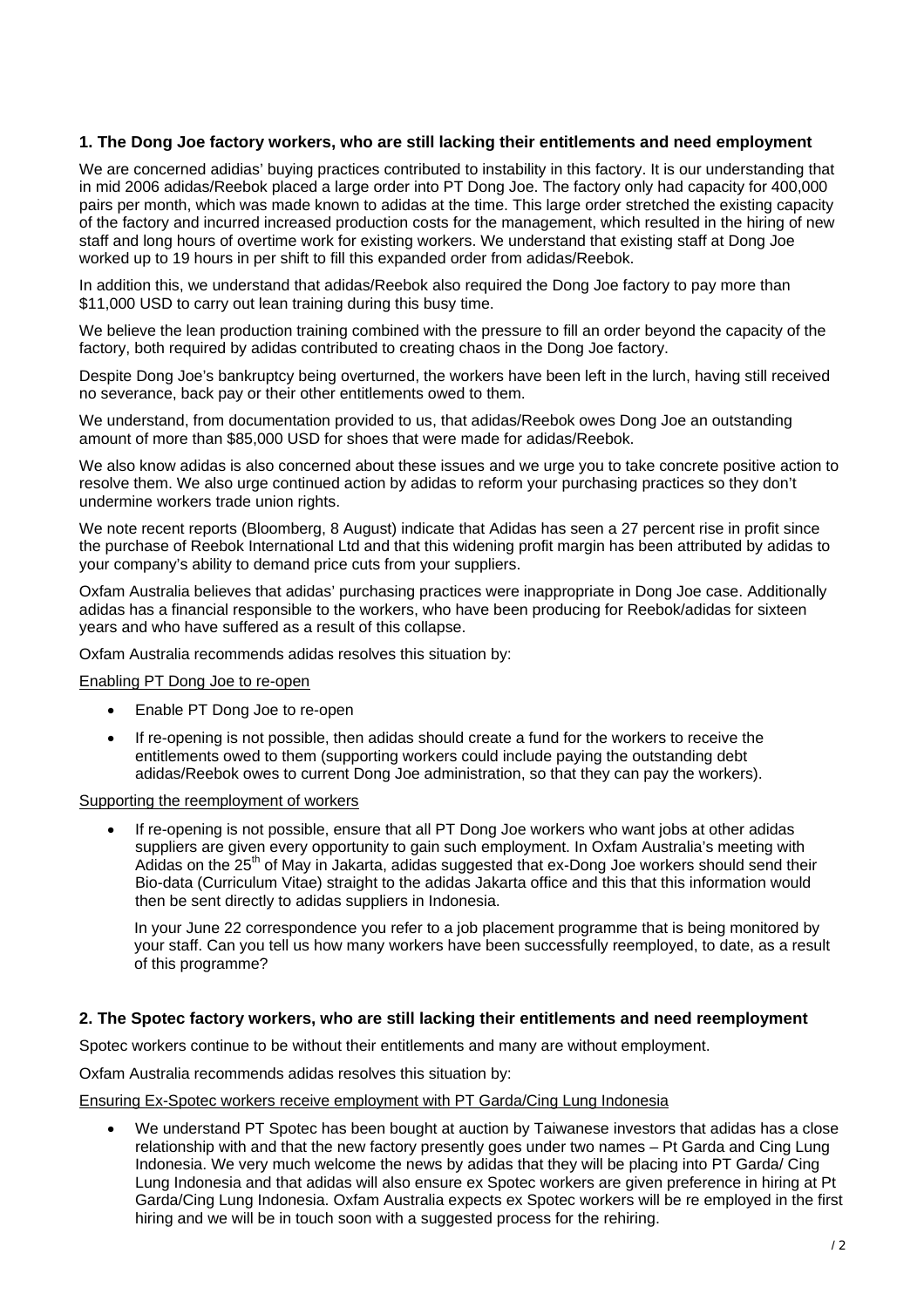- If there are not enough jobs at Pt Garda / Cing Lung Indonesia for all ex Spotec workers then as per previous discussions with adidas ex Spotec workers should be found jobs in other adidas supplier factories. In Oxfam Australia's meeting with Adidas on the  $25<sup>th</sup>$  of May in Jakarta, adidas suggested that ex-Spotec workers should send their Bio-data (Curriculum Vitae) straight to the adidas Jakarta office and this that this information would then be sent directly to adidas suppliers in Indonesia.
- We expect that adidas will fulfill it's commitment to facilitate the reemployment of these workers through this process proposed by adidas.

## Ensuring payment of severance pay and other legal entitlements

• Adidas should create a fund for the workers to receive the severance pay and entitlements owed to them. Whilst adidas may not wish to use 'direct means' (adidas letter 22 June) to ensure the settlement of back-pay or severance, your company could nonetheless provide a solution to the workers immediate fiscal hardship. This solution would require paying the workers a sum which would cover the amount that they have been left without (namely their entitlements).

Oxfam Australia notes a research, evaluation and remediation initiative entitled "Puduli Hak: Caring for Rights" that was conducted in PT Tong Yang and PT Dong Joe by adidas/Reebok $^1$  in 1999 found that in both Tong Yang and Dong Joe "management responses (to adidas/Reebok's investigation) went beyond minimum requirements with a positive attitude and a commitment to make lasting improvements."<sup>2</sup> The report found the factories improved their communication with workers and ensured, through its training effort that workers understood their conditions of employment and their basic rights in the workplace. Additionally both factories responded to the investigation by, for example: replacing hundreds of chairs; introducing more appropriate protective equipment and constructing additional toilets.

Oxfam Australia suggests that adidas/Reebok should have rewarded these outstanding factories with further orders and support rather than adidas, after its purchase of Reebok, withdrawing orders which ultimately led to these workers losing their livelihoods. It is disappointing that these exemplary factories were thrown into disarray following Adidas' purchase of Reebok last year.

# **3. The outstanding case of the Perbupas union at Panarub**

# ¾ **The employment opportunities of union officials from Panarub who were unfairly dismissed**

In our meeting with you on the  $25<sup>th</sup>$  of May at your offices in Jakarta you gave a commitment that adidas would ensure that "the employment opportunities" of union officials would be protected. We understand that adidas was recently sent a list of the names and details of 28 of these unfairly dismissed union officials who want work in other adidas supplier factories. Oxfam Australia expects adidas to honour it's commitment to ensuring that the employment opportunities of these unfairly dismissed worker are protected.

# ¾ **Union verification process at Panarub**

The new leadership of the Perbupas (SBGTS) union at Panarub is still waiting for adidas to fulfill your commitment to a fair verification process. A fair union verification process remains an outstanding recommendation from Workers Right Consortium (November 2005) on Panarub. We understand that a new Department of Manpower regulation in Indonesia will make the verification process mandatory in the Panarub and we are concerned that this process is fair and transparent.

We'd be grateful if you could outline the steps adidas have taken since our meeting on May 25 to solve this problem of the lack of verification of Perbupas (SBGTS) at Panarub?

l

<sup>1</sup> Insan Hitawasana Sejahtera "Peduli Hak: CARING FOR RIGHTS: An intensive research, evaluation and remediation initiative in two Indonesian factories manufacturing Reebok footwear", Social Science research & consultancy. Jakarta, Indonesia October 1999 online at: http://www.reebok.com/Static/global/initiatives/rights/pdf/peduli\_report.pdf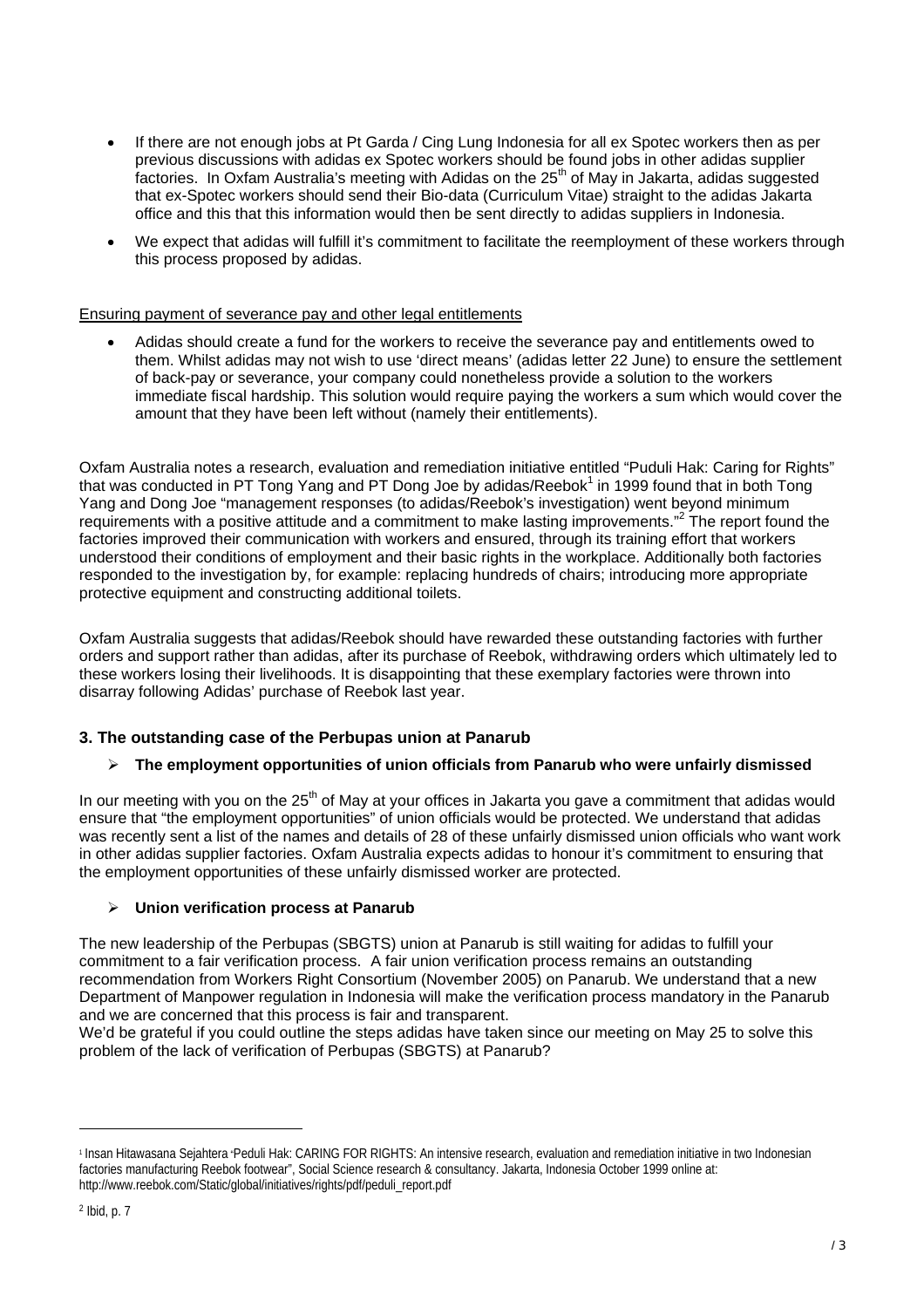## **4. Ensuring the rights of workers at the Tong Yang factory**

Workers in the Tong Yang factory are still waiting to learn if they can keep their jobs or else be paid the legal entitlements they are owed.

We know adidas is also concerned about these issues and we urge you to take concrete positive action to resolve them. We also urge continued action by adidas to reform your purchasing practices so they don't undermine workers trade union rights.

We would like to direct you to the appendix attached to this letter which, in reference to your June 22 correspondence, outlines Oxfam Australia's outstanding concerns regarding adidas' broader and ongoing purchasing practices.

In conclusion, we look forward to adidas taking action on our outstanding concerns relating to the individual factories (Dong Joe, Spotec, Panarub and Tong Yang) as well as on adidas' general purchasing practices. Oxfam Australia understands that adidas is also concerned about these issues and we urge you to take concrete positive action to resolve these outstanding concerns as well as reforming your purchasing practices so they don't continue to undermine workers trade union rights.

Yours Sincerely,

Kelly Dent **Daisy Gardener** Communication Communication Communication Communication Communication Communication Communication Communication Communication Communication Communication Communication Communication Communicatio Advocacy Coordinator, Labour Rights **Advocacy Officer**, Labour Rights Advocacy Officer, Labour Rights kellyd @oxfam.org.au daisyg@oxfam.org.au

Daisygardener

Cc: Adidas Sourcing Asia

Serikat Pekerja Nasional (National workers union) PT. Spotec

Perkumpulan buruh-Buruh Pabrik Sepatu (Shoe workers union) PT. Spotec

Federasi Serikat Buruh Karya Utama (Karya Utama workers union) PT. Spotec

Clean Clothes Campaign